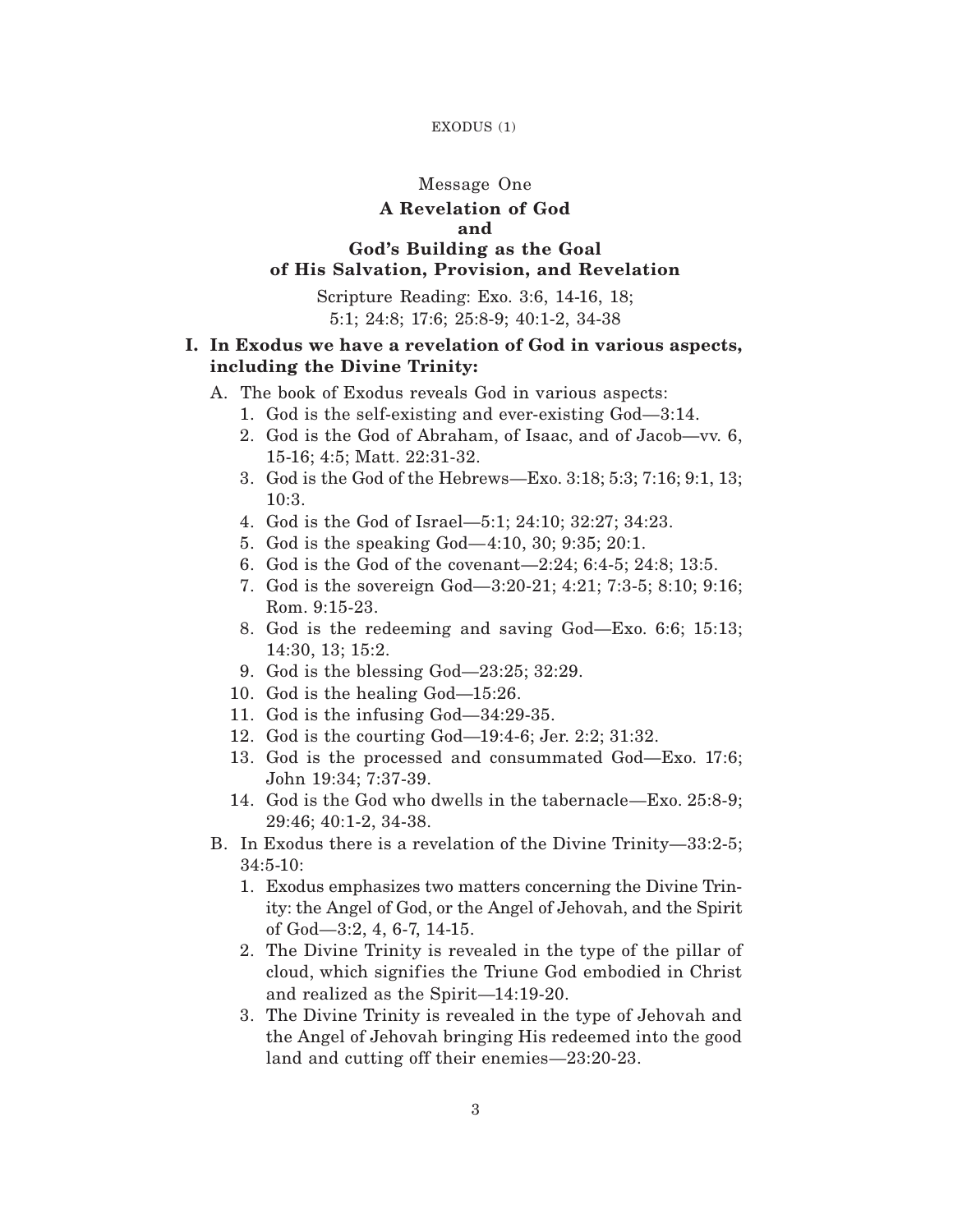### Message One (continuation)

- 4. The Divine Trinity is revealed in the types of the cleft rock, the lampstand, and the compound ointment—17:6; 25:31; 30:23-25.
- 5. The tabernacle covered by the cloud and filled with glory typif ies the embodied Triune God—40:2, 9, 34, 36-38.

# **II. As a book of pictures, Exodus reveals that God's building is the goal of His salvation, provision, and revelation—25:8-9; 40:1-2, 34-38:**

- A. God's complete salvation for His chosen people includes the passover, the exodus from Egypt, and the crossing of the Red Sea:
	- 1. The passover signifies redemption—12:1-13.
	- 2. The exodus signifies the going out of the world—5:1; 7:4-5; 12:31-32, 35-36, 41, 51.
	- 3. The crossing of the Red Sea signifies baptism—14:13-31; 1 Cor. 10:1-2.
- B. In the wilderness the children of Israel experienced God's provision—the heavenly manna and the living water out of the cleft rock—Exo. 16:14-15; 17:6; 1 Cor. 10:3-4:
	- 1. To partake of manna is to have a heavenly diet and to be reconstituted with a heavenly element.
	- 2. Christ was smitten for us so that living water could flow out of Him to quench our thirst—Exo. 17:6; John 19:34; 7:37-39.
	- 3. As we eat and drink of Him, the Triune God works Himself into our being—Eph. 3:14-19.
- C. At the mountain of God (Mount Horeb), the children of Israel received a revelation concerning God and the tabernacle—Exo. 3:1; 24:13; 19:1-7; 20:1-3; 25:8-9:
	- 1. The spiritual signif icance of the mountain of God is that it is the place of God's speaking with God's vision.
	- 2. At the mountain of God, God's people saw a heavenly vision by which they came to know God Himself and to know the kind of living that is in accordance with God.
	- 3. At the mountain of God, God's people saw the revelation of the desire of God's heart—to have a dwelling place on earth—vv. 8-9; Matt. 16:18; 1 Cor. 3:9b; Eph. 2:21-22; 4:16.
- D. The goal of God's salvation, provision, and revelation is His building, His dwelling place on earth—Exo. 25:8: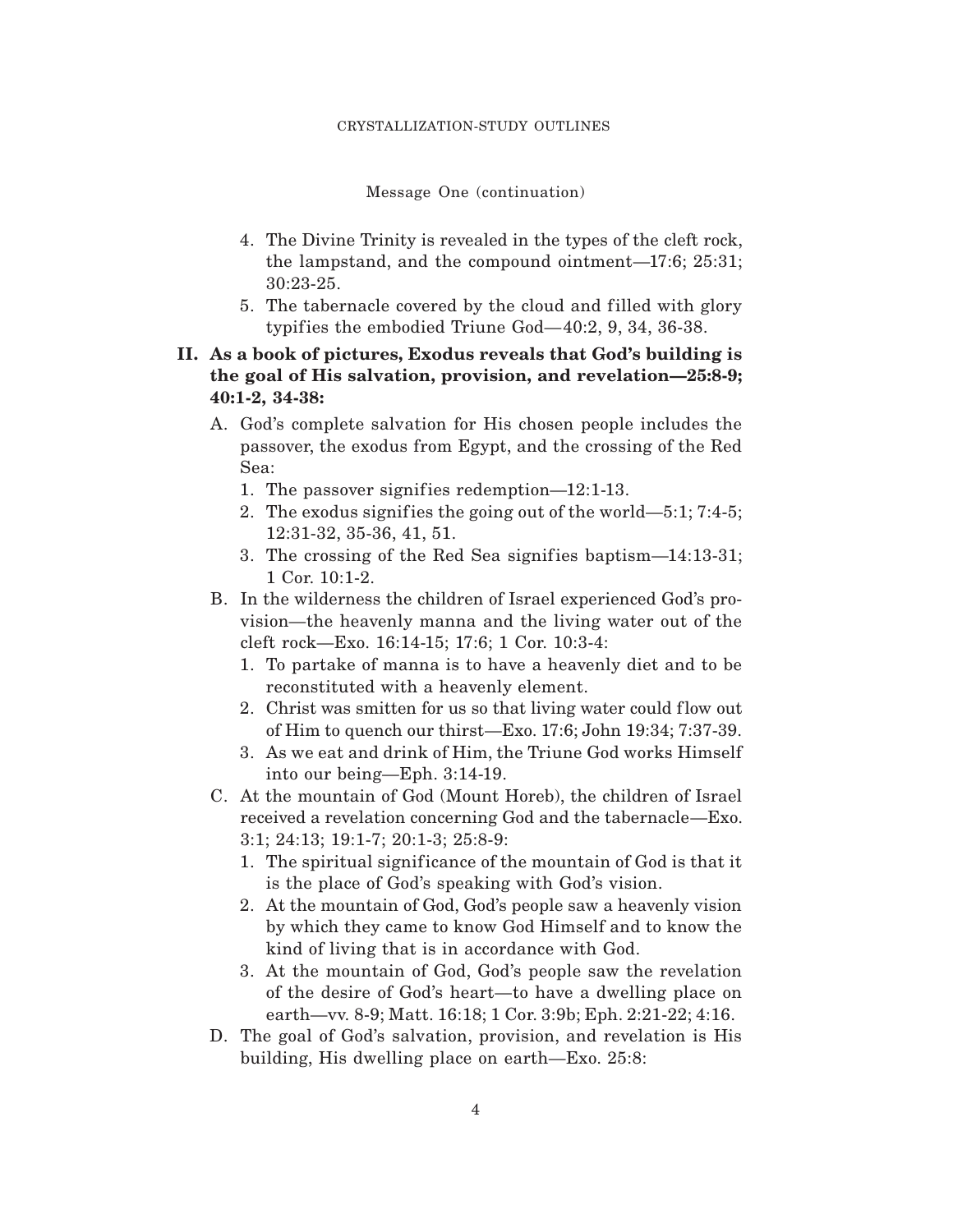#### EXODUS (1)

### Message One (continuation)

- 1. God's building is the mingling of God with man (John 14:20; 15:4a; 1 John 4:15), the corporate expression of the Triune God (1 Tim. 3:15-16; John 17:22; Eph. 3:19b, 21), and the enlargement of God (John 3:29a, 30a; Col. 2:19).
- 2. The central thought of Exodus is that Christ is the redemption, salvation, and supply of God's people and the means for them to worship and serve God so that in Him they may be built up with God together for them to meet, communicate, and dwell mutually.
- 3. The purpose of the book of Exodus is to show us that the goal of God's full salvation is the building up of His dwelling place—40:1-2, 34-35; 1 Pet. 2:2, 4-5:
	- a. Exodus is an account of how God saved His chosen people and gave them a heavenly vision so that they could build His dwelling place on earth.
	- b. God's goal in dealing with His people, the children of Israel, was to obtain a dwelling place.
	- c. God's chosen people were saved all the way from their fallen condition into God's dwelling place—1:11; 40:1-2, 34-35.
- E. In Christ we and God, God and we, are built together, meet together, and dwell together; this is the divine thought in the book of Exodus—Eph. 2:19-22.
- F. The direction of the book of Exodus is toward the building of the tabernacle—25:8-9; 40:1-2, 34-35:
	- 1. What God desires to have is a corporate expression of Himself through His called and redeemed people—25:8.
	- 2. We need to be delivered from the world and freed to participate in God's building—1:11:
		- a. The world is against God's building, and God's building is opposed to the world—Rom. 12:2.
		- b. If God's people are willing to be rescued from the world unto God, God can work out His purpose to have a dwelling place—Exo. 40:1-2, 34-35.
	- 3. For God's building we need to have the experience of Marah and Elim and to drink the water of life in resurrection— 15:22-27; 17:6.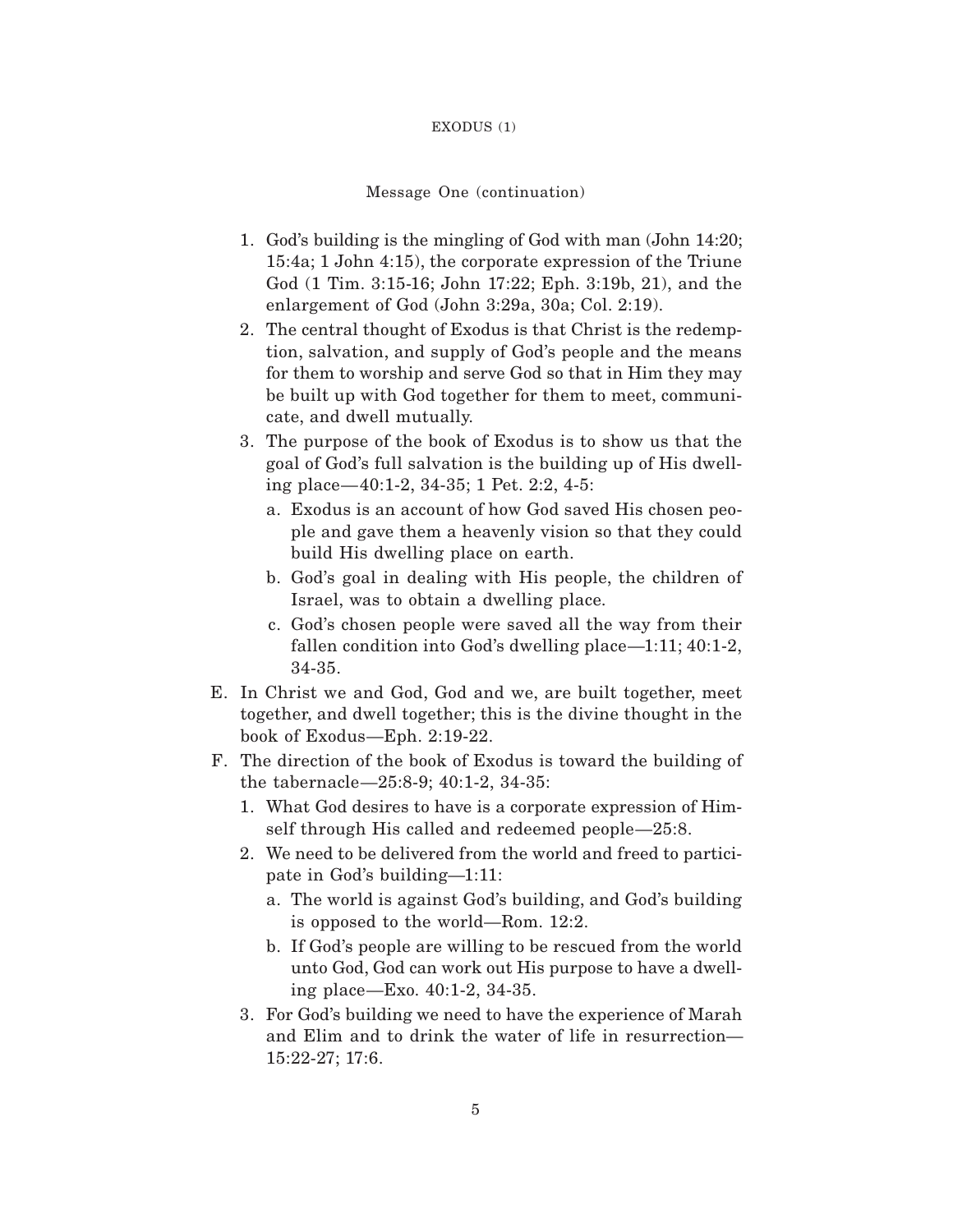Message One (continuation)

- 4. We must build God's dwelling place according to the pattern revealed on the mountain; the pattern of the tabernacle and all its furnishings is a full and complete type of both the individual Christ as the Head and the corporate Christ as the Body, the church, including many details of the experience of Christ for the church life—25:9; Heb. 8:5; 9:4, footnote 3.
- 5. God's dwelling place is built with the Christ whom we have experienced, enjoyed, and offered to God—Exo. 25:2-7:
	- a. The church is built with the Christ who has become our experience—vv. 3-7.
	- b. The materials with which the church is built are filled with the character of resurrection and are altogether in a heavenly position—v. 2.
	- c. The materials for God's building are the virtues of Christ's person and work that have been possessed, experienced, and enjoyed by us and offered to God in resurrection as a heave offering—vv. 2-7.
- 6. For the building up of God's dwelling place, we need a consecration in which we offer precious things to God; without such a consecration, the building of God cannot come into being in a practical way—Rom. 12:1; Exo. 25:2; 35:4-9.
- 7. The book of Exodus begins with slavery in Egypt and ends with the building of the tabernacle; Exodus consummates with God's tabernacle, His dwelling place, filled with His glory—1:11; 40:17, 34-35.
- G. The physical tabernacle (and later the temple), as God's dwelling place in the Old Testament, was actually a symbol of a corporate people, the children of Israel as the house of God— 25:8-9; Heb. 3:6:
	- 1. At the beginning of the New Testament age, the incarnated Christ as God's embodiment was both the tabernacle and the temple of God—John 1:14; 2:19-21.
	- 2. Through His death and resurrection the individual Christ was enlarged to be the corporate Christ, the church, composed of the New Testament believers as the temple, the house of God, and the Body of Christ—1 Cor. 3:16-17; 1 Tim. 3:15; Heb. 3:6; 1 Cor. 12:12.